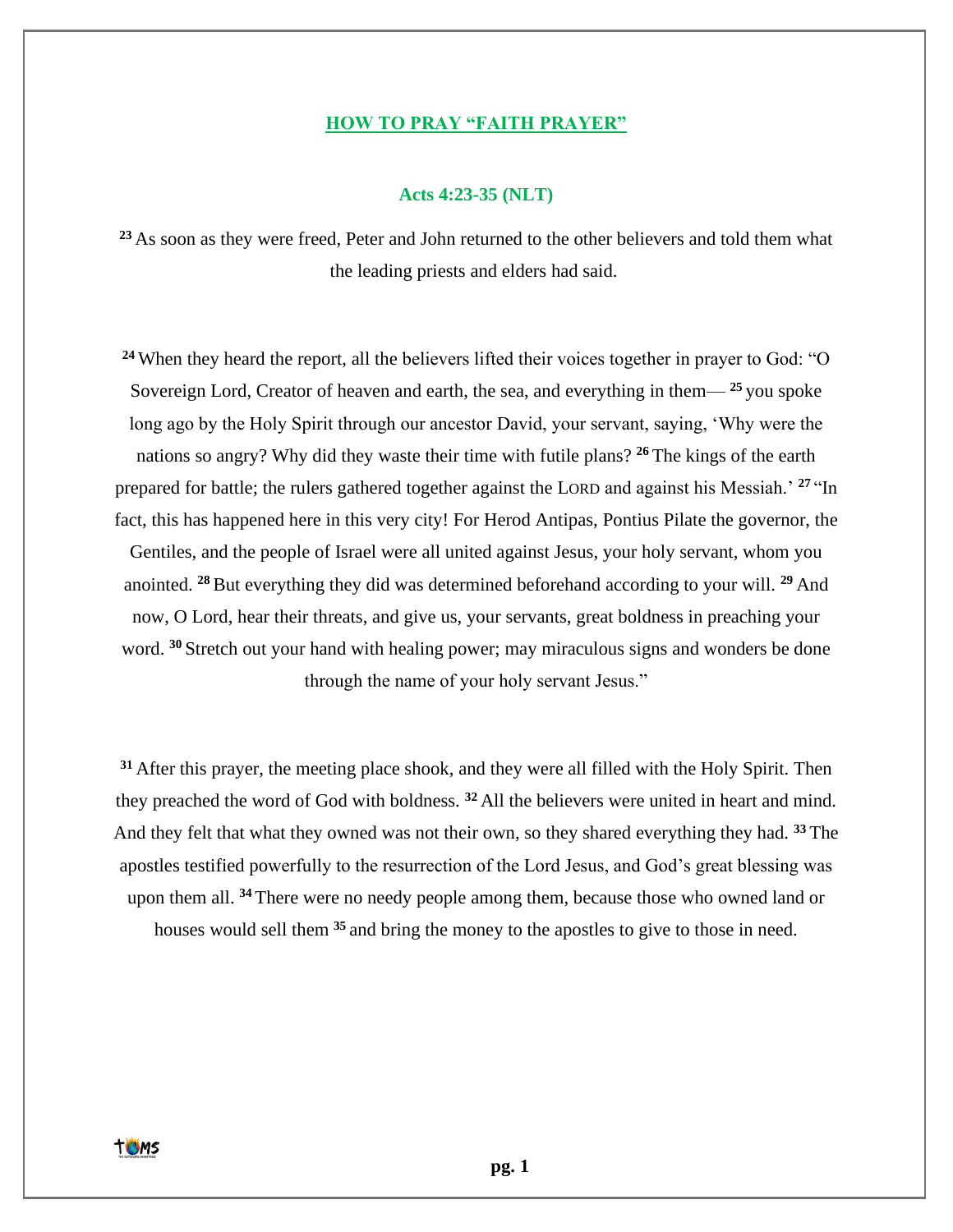#### **Acts 4:23-30 (NKJV)**

**<sup>23</sup>**And being let go, they went to their own *companions* and reported all that the chief priests and elders had said to them.

**<sup>24</sup>** So when they heard that, they raised their voice to God with one accord and said: "Lord, You *are* God, who made heaven and earth and the sea, and all that is in them, **<sup>25</sup>** who by the mouth of Your servant David have said: 'Why did the nations rage, And the people plot vain things? **<sup>26</sup>** The kings of the earth took their stand, And the rulers were gathered together Against the LORD and against His Christ.' **<sup>27</sup>** "For truly against Your holy Servant Jesus, whom You anointed, both Herod and Pontius Pilate, with the Gentiles and the people of Israel, were gathered together **<sup>28</sup>** to do whatever Your hand and Your purpose determined before to be done. **<sup>29</sup>** Now, Lord, look on their threats, and grant to Your servants that with all boldness they may speak Your word, **<sup>30</sup>** by stretching out Your hand to heal, and that signs and wonders may be done through the name of Your holy Servant Jesus."

**<sup>31</sup>** And when they had prayed, the place where they were assembled together was shaken; and they were all filled with the Holy Spirit, and they spoke the word of God with boldness.

**<sup>32</sup>** Now the multitude of those who believed were of one heart and one soul; neither did anyone say that any of the things he possessed was his own, but they had all things in common. **<sup>33</sup>** And with great power the apostles gave witness to the resurrection of the Lord Jesus. And great grace was upon them all. **<sup>34</sup>** Nor was there anyone among them who lacked; for all who were possessors of lands or houses sold them, and brought the proceeds of the things that were sold, **<sup>35</sup>** and laid *them* at the apostles' feet; and they distributed to each as anyone had need.

# **The prayer of faith does not begin with when we get on our knees.**

Vs 7-12; 18-20 - Contending for the faith amidst persecution.

Vs 13 – It constitutes a lifestyle of being with Jesus.